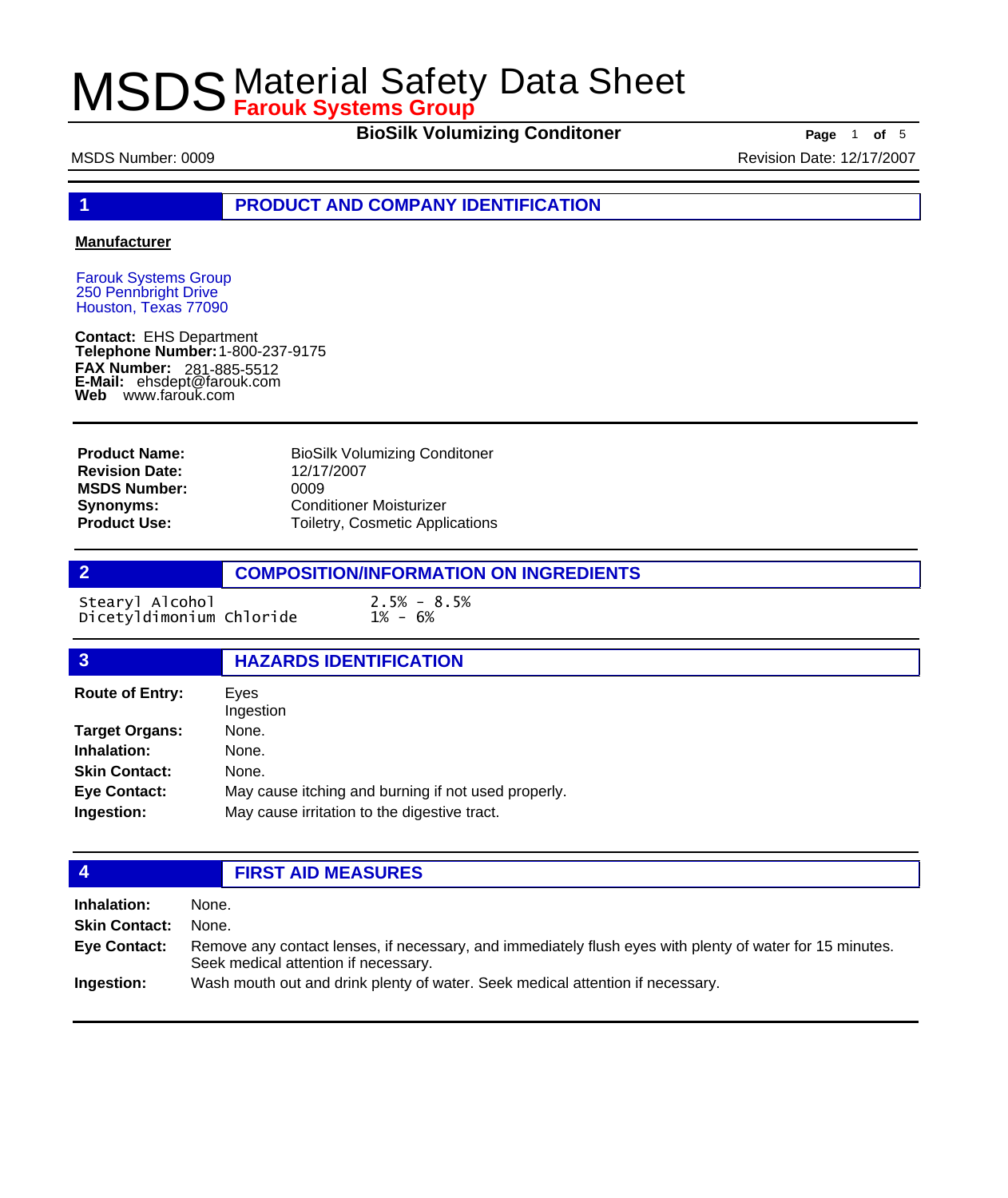**BioSilk Volumizing Conditoner Page** 2 of 5

MSDS Number: 0009 **Revision Date: 12/17/2007** Revision Date: 12/17/2007

**5 FIRE FIGHTING MEASURES**

FLASHPOINT AND METHOD: Not applicable FLAMMABLE LIQUIDS: None AUTO IGNITION TEMP: None FLAMMABLE CLASS: None.

BURNING RATE OF SOLID: Not available

GENERAL HAZARDS: Evacuate personnel downwind of fire to avoid inhalation of fumes and smoke. EXTINGUISHING METHODS: Chemical type foam, CO2(Carbon Dioxide), Dry Chemical, Water Fog

HAZARDOUS COMBUSTION PRODUCTS: None.

FIRE FIGHTING PROCEDURES: This product is not flammable.However, hazardous decomposition and combustion products may be formed in a fire situation. Cool exposed containers with water spray to prevent overheating.

FIRE FIGHTING EQUIPMENT: Respiratory and eye protection are required for fire fighting personnel. Full protective equipment (Bunker Gear) and self contained breathing apparatus (SCBA) should be used for all indoor fires and significant outdoor fires. For small outdoor fires, which may be easily extinguished with a portable fire extinguisher, use of a SCBA may not be needed.

## **6 ACCIDENTAL RELEASE MEASURES**

SMALL SPILL: When a spill occurs, use absorbent material on the substance. Dispose of the material according to all local, state and federal regulations. Always use an absorbent material when cleaning up a spill.

ENVIRONMENTAL PRECAUTIONS: Avoid run-off or release into sewers, stormdrains and waterways.

GENERAL PRECAUTIONS: Remove containers away from flammable materials.

### *HANDLING AND STORAGE* Use appropriate personal protective equipment as specified in Section 8. Handle in a manner consistent with good household/personal techniques and practices. **Handling Precautions:** Keep containers/bottles securely sealed when not in use. Store in cool/dry conditions that do not exceed room temperature. Try to store product in temperatures between 40°F to 90° F. **Storage Requirements:**

## **8 EXPOSURE CONTROLS/PERSONAL PROTECTION**

| <b>Engineering Controls:</b>      | These recommendations provide general guideance for handling this product safely. Because<br>specific use conditions may vary, safety procedures should be developed for each specific<br>application of this product. When developing procedures, always consider potential waste,<br>disposal and personal safety issues. |
|-----------------------------------|-----------------------------------------------------------------------------------------------------------------------------------------------------------------------------------------------------------------------------------------------------------------------------------------------------------------------------|
| <b>Protective Equipment:</b>      | EYES AND FACE: For reasonable foreseeable uses of this product, eye and face protection<br>is not required.<br>SKIN: For reasonable foreseeable uses of this product, skin protection is not required.<br>RESPIRATORY: For reasonable foreseeable uses of this product, respiratory protection is not<br>required.          |
| <b>Exposure Guidelines/Other:</b> | EXPOSURE GUIDELINES: Overexposure is unlikely. Since all parameters cannot be foreseen, the use of engineering controls to reduce<br>exposure may be necessary.                                                                                                                                                             |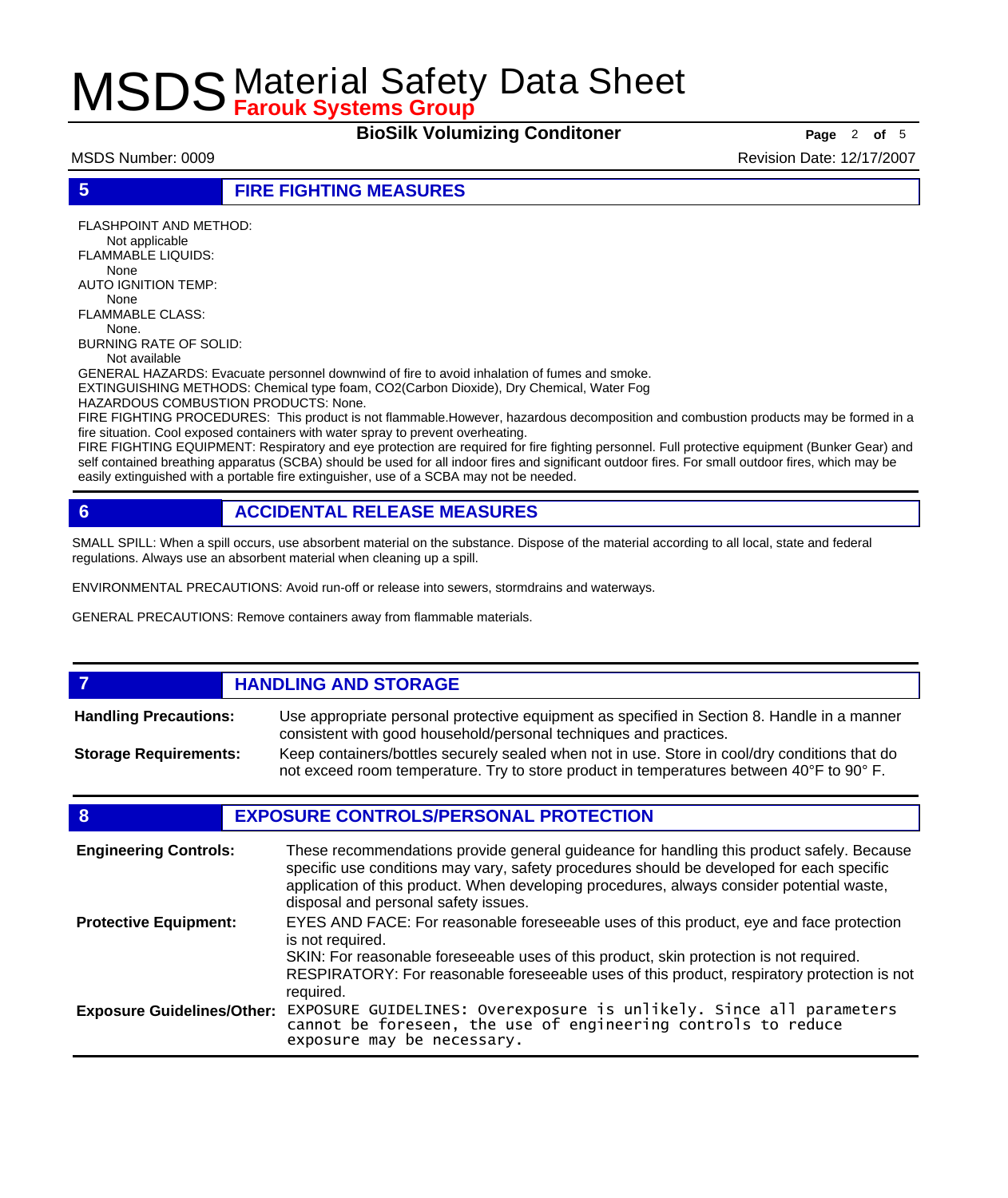**BioSilk Volumizing Conditoner Page** 3 of 5

MSDS Number: 0009 **Revision Date: 12/17/2007** Revision Date: 12/17/2007

### **9 PHYSICAL AND CHEMICAL PROPERTIES**

| Appearance:            | Creamy, light green liquid |
|------------------------|----------------------------|
| <b>Physical State:</b> | Liquid                     |
| Odor:                  | Pleasant fragrance         |
| pH:                    | $4.5 - 5.5$                |
| <b>Vapor Pressure:</b> | N/A                        |
| <b>Vapor Density:</b>  | N/A                        |
|                        |                            |

**Boiling Point:** 212° F **Freezing/Melting Pt.:** N/A **Solubility:** Soluble in water. **Spec Grav./Density:** 1.00

## **10 STABILITY AND REACTIVITY Stability:** YES **Conditions to avoid:** Extreme temperatures. Materials to avoid (incompatability): Keep away from strong oxidizing material. **Hazardous Decomposition products:** None known. Hazardous Polymerization: Will Not Occur.

### **11 TOXICOLOGICAL INFORMATION**

ACUTE:

DERMAL LD50: Not available. ORAL LD50: Not available. INHALATION LC50: Not available. EYE EFFECTS: This product may cause irritation to eyes if not used under normal conditions. TARGET ORGANS: NONE. SENSITIZATIONS: Not available. CARCINOGENICITY: IARC: Listed by IARC - No. NTP: Listed by NTP - No. OSHA: Listed by OSHA - No.

MUTAGENICITY: Not available. REPRODUCTIVE EFFECTS: None. TERATOGENIC EFFECTS: Not available.

## **12 ECOLOGICAL INFORMATION**

ENVIRONMENTAL DATA: Not available. ECOTOXICOLOGICAL INFO: Not available. DISTRIBUTION: Not available. CHEMICAL FATE INFO: Not available.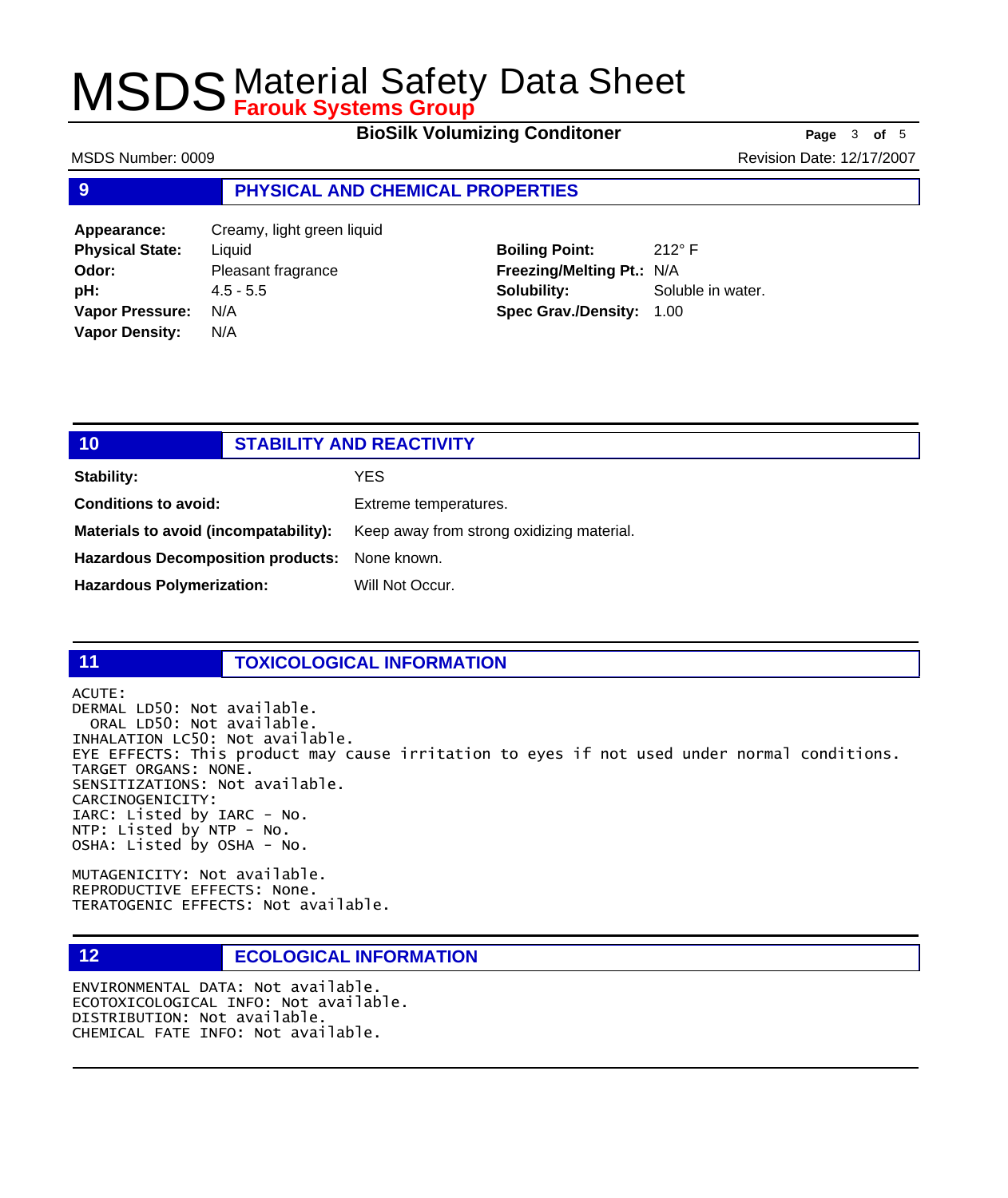**BioSilk Volumizing Conditoner Page** 4 of 5

MSDS Number: 0009 **Revision Date: 12/17/2007** Revision Date: 12/17/2007

### **13 DISPOSAL CONSIDERATIONS**

US EPA Waste Number and Descriptions:

DISPOSAL METHOD: Controlled release of diluted product into a biological wastewater treatment plant. COMPONENT WASTE NUMBER: No EPA Waste Numbers are applicable for this product's components. DISPOSAL INSTRUCTIONS: Dispose of waste material according to local, state and federal rules and regulations.

**14 TRANSPORT INFORMATION**

This product is not regulated as a hazardous material by the United States (DOT) or Canadian (TDG) transportation regulations.

Outside the United States

DOT CLASSIFICATION: Shipping Name: BioSilk Volumizing Conditioner Class: None. Non-regulated, non-hazardous

IMDG CLASSIFICATION: Shipping Name: BioSilk Volumizing Conditioner Class: None. Non-regulated, non-hazardous

IATA CLASSIFICATION: Shipping Name: BioSilk Volumizing Conditioner Class: None. Non-regulated, non-hazardous

1-800-424-9300 1-703-527-3887 CHEMTREC

## **15 REGULATORY INFORMATION**

UNITED STATES: SARA TITLE III (Superfund Amendments and Reauthorization Act) 311/312 HAZARD CATEGORIES Fire: No. Pressure Generating: No. Reactivity: No. Acute: No. 313 REPORTABLE INGREDIENTS: Not applicable. TITLE III NOTES: None. CERCLA(Comprehensive Response, Compensation, and Liability Act) CERCLA RQ: None. TSCA(Toxic Substance Release Act) TSCA REGULATORY: All ingredients are listed in the TSCA Inventory. CANADA: WHMIS(WORKER HAZARDOUS MATERIAL INFORMATION SYSTEM) This product is WHMIS controlled. CANADIAN INGREDIENT DISCLOSURE LIST: None. CANADIAN ENVIRONMENTAL PROTECTION ACT: All intentional ingredients are listed on the DSL(Domestic Substance List). EUROPEAN COMMUNITY: EU REGULATORY: All intentional ingredients are listed on the European's EINECS Inventory. STATE REGULATIONS: Not available. LOCAL REGULATIONS: Not available.